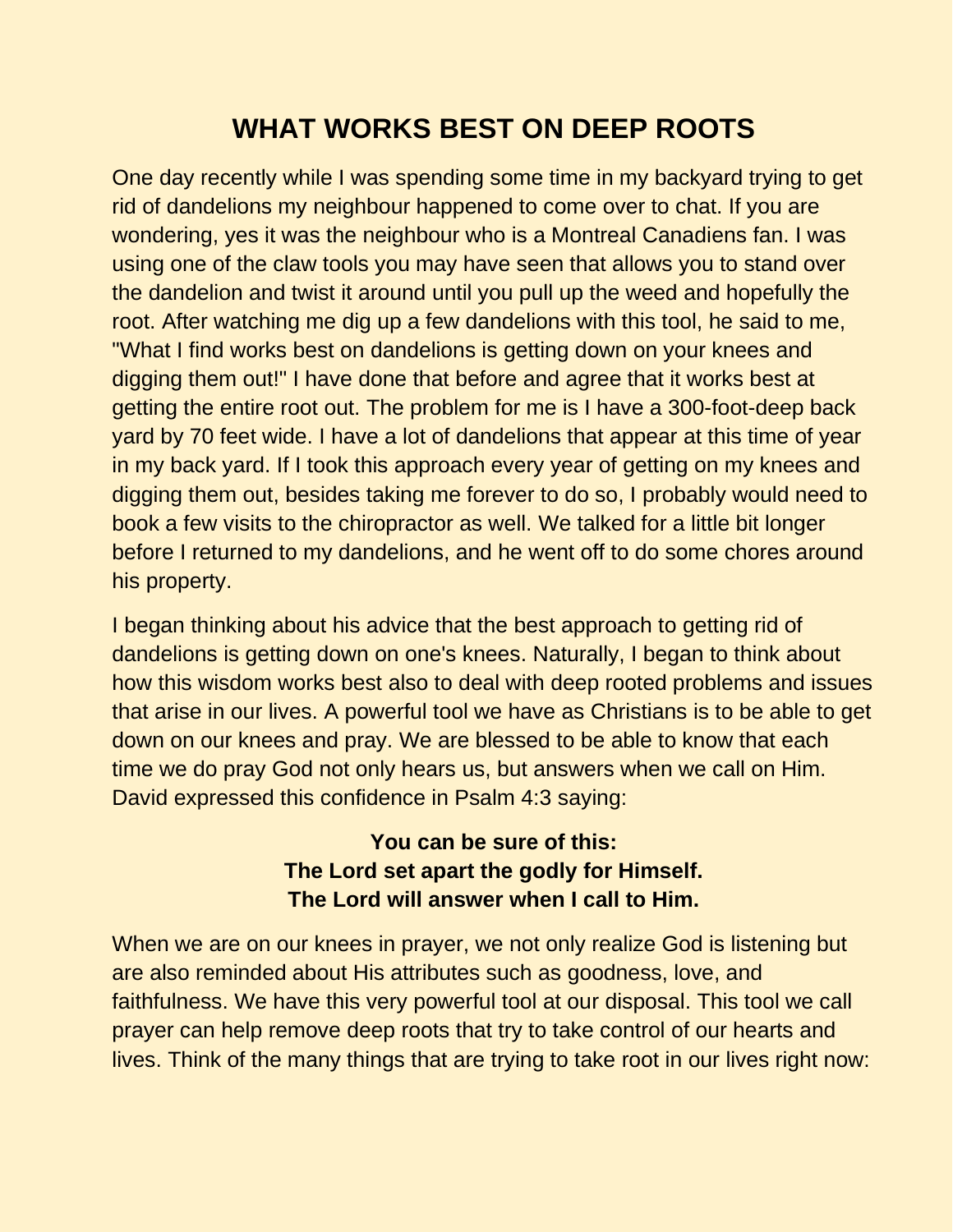- Worry about rising costs and how to make ends meet.
- Uncertainty as we see our world changing at such a rapid pace.
- Concern about a health crisis we or a loved one might be experiencing.
- Grief and sadness having experienced a deep and painful loss.
- Depression and anxiety caused by finding it harder to cope in life.
- Brokenness as a result of a relationship that has been severed.
- Hopelessness thinking there is no way to overcome the crises we are facing.
- Anger, bitterness, and struggling to be able to forgive as a result of some hurt we have experienced.
- Loneliness and feeling all alone in life.

These are all powerful emotions that try to grow a deep root in our hearts and lives. Just like dandelions seem to do in my backyard, these deep-rooted emotions can overtake our lives very quickly. We have the best tool available to us in prayer to rid us of these deep-rooted emotions. How quickly do we take advantage of this tool of prayer to start getting at these powerful emotions? Do we make the mistake of waiting too long, like many do with their dandelions, and let these emotions overtake our lives before we realize we need to get on our knees and dig out these roots? I think this is a mistake many of us can make in our lives by using prayer as a last resort, rather than the first. The apostle Paul reminds us of the importance prayer should have in our lives. In Philippians 4:6-7 he writes:

## **Don't worry about anything; instead, pray about everything. Tell God what you need and thank Him for all He has done. Then you will experience God's peace, which exceeds anything we can understand. His peace will guard your hearts and minds as you live in Christ Jesus.**

Worry is often the beginning for so many of the issues we have identified that begin to start taking root in our hearts. Paul tells us that at the first sign of worry we should use the tool of prayer. He encourages us to pray about everything and tell God what we need. By thanking God for all He has done, Paul shares how a deep peace that only He can provide will begin to rid our hearts of that root that wants to take hold of our lives. Considering the times and situations we are experiencing in this world right now prayer needs to be